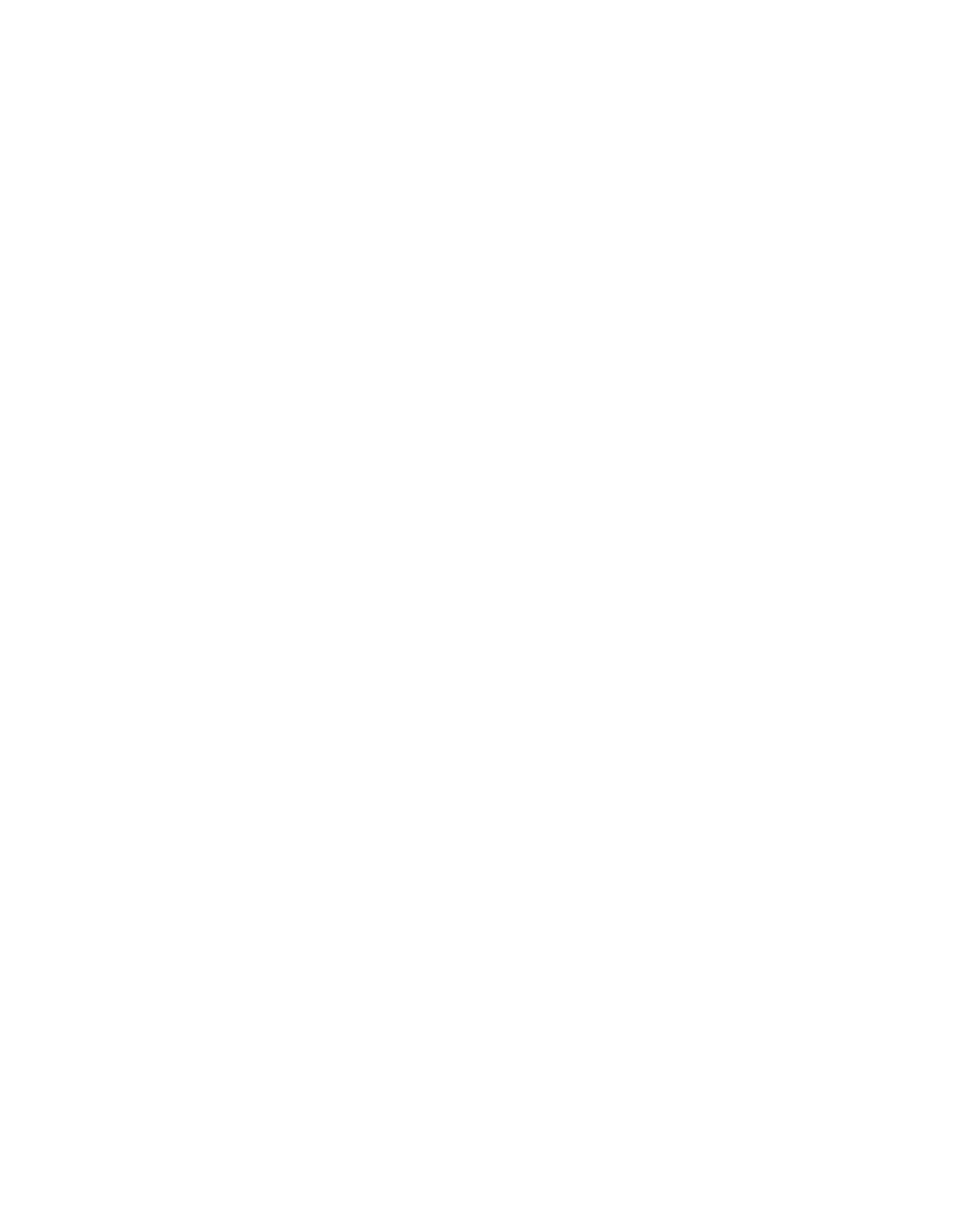

UTAH VALLEY UNIVERSITY

Include all unofficial college transcripts.

Include updated resume.

Г

 $\overline{\phantom{a}}$ 

Portfolio (All art courses except ART1010)

Complete all fields in this application and obtain the required high school and district signatures.

Submit the two (2) page completed application and above paperwork to: Concurrent Enrollment | 800West University Parkway, MS136 or email: rotheyre@uvu.edu

**Incomplete applications will be returned.** If you have any questions regarding the application process, please contact Becca Rothey a[t rotheyre@uvu.edu.](mailto:rotheyre@uvu.edu)

|                                                                                                                    | SSN__________________________________UVU ID#____________________________Birth Date____________________________ |  |
|--------------------------------------------------------------------------------------------------------------------|----------------------------------------------------------------------------------------------------------------|--|
|                                                                                                                    |                                                                                                                |  |
|                                                                                                                    |                                                                                                                |  |
|                                                                                                                    |                                                                                                                |  |
|                                                                                                                    | Home Phone ____________________________Cell Phone______________________________Work Phone ____________________ |  |
| Please identify and describe which of the following statements you qualify under per Utah Board of Regents policy. |                                                                                                                |  |
| A                                                                                                                  |                                                                                                                |  |
| A                                                                                                                  | Degree or higher in any Academic field and at least 18 completed credit hours of graduate course               |  |
|                                                                                                                    |                                                                                                                |  |
| Qualifying experience, as determined by the institution of higher education: _________________________________     |                                                                                                                |  |
|                                                                                                                    |                                                                                                                |  |
|                                                                                                                    |                                                                                                                |  |
|                                                                                                                    |                                                                                                                |  |
| High School Course will be Offered   Fall Semester (Aug. Jan.) _____                                               | Spring Semester (Jan. May)                                                                                     |  |

Full Year Only (**Aug. May**)\_\_\_\_\_